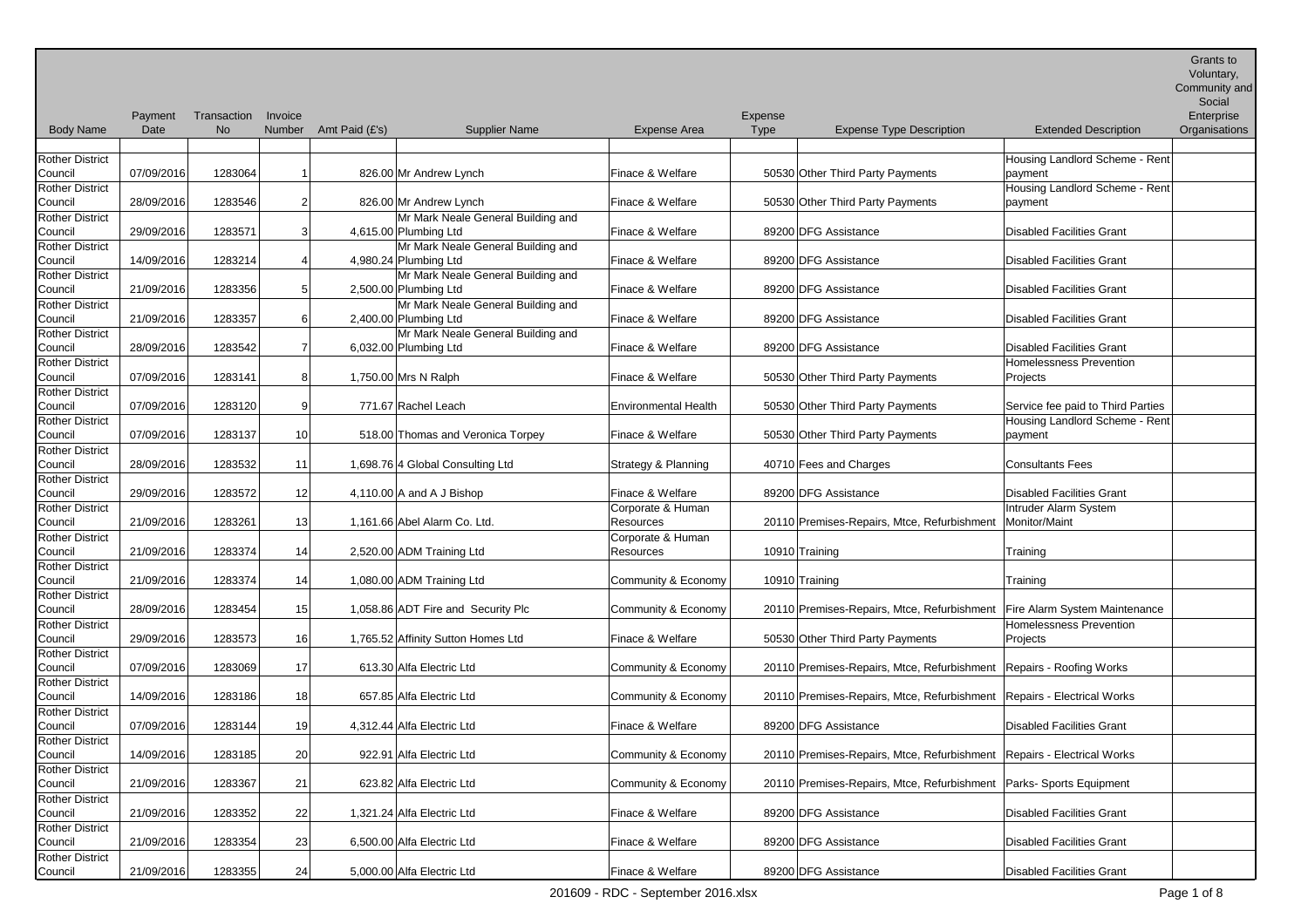Community and

| <b>Body Name</b>       | Payment<br>Date | Transaction<br><b>No</b> | Invoice<br>Number | Amt Paid (£'s) | <b>Supplier Name</b>                       | <b>Expense Area</b>         | Expense<br>Type | <b>Expense Type Description</b>                                 | <b>Extended Description</b>       | Social<br>Enterprise<br>Organisations |
|------------------------|-----------------|--------------------------|-------------------|----------------|--------------------------------------------|-----------------------------|-----------------|-----------------------------------------------------------------|-----------------------------------|---------------------------------------|
| <b>Rother District</b> |                 |                          |                   |                |                                            |                             |                 |                                                                 |                                   |                                       |
| Council                | 14/09/2016      | 1283212                  | 25                |                | 913.64 Alfa Electric Ltd                   | Finace & Welfare            |                 | 89200 DFG Assistance                                            | <b>Disabled Facilities Grant</b>  |                                       |
| <b>Rother District</b> |                 |                          |                   |                |                                            |                             |                 |                                                                 |                                   |                                       |
| Council                | 21/09/2016      | 1283351                  | 26                |                | 5,731.08 Alfa Electric Ltd                 | Finace & Welfare            |                 | 89200 DFG Assistance                                            | <b>Disabled Facilities Grant</b>  |                                       |
| <b>Rother District</b> |                 |                          |                   |                |                                            |                             |                 |                                                                 |                                   |                                       |
| Council                | 21/09/2016      | 1283358                  | 27                |                | 5,736.51 Alfa Electric Ltd                 | Finace & Welfare            |                 | 89200 DFG Assistance                                            | <b>Disabled Facilities Grant</b>  |                                       |
| <b>Rother District</b> |                 |                          |                   |                |                                            |                             |                 |                                                                 | Specified Repairs and Works       |                                       |
| Council                | 21/09/2016      | 1283412                  | 28                |                | 2,395.73 Alfa Electric Ltd                 | Community & Economy         |                 | 20110 Premises-Repairs, Mtce, Refurbishment                     | listed                            |                                       |
| Rother District        |                 |                          |                   |                |                                            |                             |                 |                                                                 |                                   |                                       |
| Council                | 21/09/2016      | 1283390                  | 29                |                | 2,040.86 Alfa Electric Ltd                 | Finace & Welfare            |                 | 89200 DFG Assistance                                            | <b>Disabled Facilities Grant</b>  |                                       |
| Rother District        |                 |                          |                   |                |                                            |                             |                 |                                                                 |                                   |                                       |
| Council                | 28/09/2016      | 1283543                  | 30                |                | 5,000.00 Alfa Electric Ltd                 | Finace & Welfare            |                 | 89200 DFG Assistance                                            | <b>Disabled Facilities Grant</b>  |                                       |
| <b>Rother District</b> |                 |                          |                   |                |                                            |                             |                 |                                                                 |                                   |                                       |
| Council                | 28/09/2016      | 1283544                  | 31                |                | 3,500.00 Alfa Electric Ltd                 | Finace & Welfare            |                 | 89200 DFG Assistance                                            | <b>Disabled Facilities Grant</b>  |                                       |
| Rother District        |                 |                          |                   |                |                                            |                             |                 |                                                                 |                                   |                                       |
| Council                | 21/09/2016      | 1283273                  | 32                |                | 3,407.51 Animal Wardens Ltd                | <b>Environmental Health</b> |                 | 50530 Other Third Party Payments                                | Service fee paid to Third Parties |                                       |
| <b>Rother District</b> |                 |                          |                   |                |                                            |                             |                 |                                                                 |                                   |                                       |
| Council                | 14/09/2016      | 1282918                  | 33                |                | 3,407.51 Animal Wardens Ltd                | <b>Environmental Health</b> |                 | 50530 Other Third Party Payments                                | Service fee paid to Third Parties |                                       |
| Rother District        |                 |                          |                   |                |                                            |                             |                 |                                                                 |                                   |                                       |
| Council                | 14/09/2016      | 1282919                  | 34                |                | 3,887.40 Animal Wardens Ltd                | Environmental Health        |                 | 50530 Other Third Party Payments                                | Service fee paid to Third Parties |                                       |
| <b>Rother District</b> |                 |                          |                   |                |                                            |                             |                 |                                                                 |                                   |                                       |
| Council                | 29/09/2016      | 1283570                  | 35                |                | 4,000.00 Bathe in Safety Ltd               | Finace & Welfare            |                 | 89200 DFG Assistance                                            | <b>Disabled Facilities Grant</b>  |                                       |
| <b>Rother District</b> |                 |                          |                   |                |                                            |                             |                 |                                                                 | Rother Museum Services -          |                                       |
| Council                | 14/09/2016      | 1283171                  | 36 <sup>1</sup>   |                | 600.00 Battle Museum Of Local History      | Community & Economy         |                 | 50410 Grants - Other Organisations                              | <b>Annual Support Grant</b>       | Yes                                   |
| <b>Rother District</b> |                 |                          |                   |                |                                            |                             |                 |                                                                 |                                   |                                       |
| Council                | 28/09/2016      | 1283541                  | 37                |                | 8,434.86 Bevan Brittan LLP                 | Corporate Core              |                 | 42000 Partnership Projects                                      | <b>CLIENT Joint Waste Cost</b>    |                                       |
| Rother District        |                 |                          |                   |                |                                            |                             |                 | SLAs - Voluntary Assoc et al (Committee                         |                                   |                                       |
| Council                | 14/09/2016      | 1283163                  | 38                |                | 6,900.00 Brochure Connect Ltd              | Community & Economy         |                 | 50310 Approved)                                                 | Battle & Rye TIC                  |                                       |
| Rother District        |                 |                          |                   |                |                                            | ICT & Customer              |                 |                                                                 |                                   |                                       |
| Council                | 21/09/2016      | 1283392                  | 39                |                | 1,074.55 BT British Telecommunications plc | Services                    |                 | 40910 Telephones                                                | <b>BT-Rental-General</b>          |                                       |
| <b>Rother District</b> |                 |                          |                   |                |                                            |                             |                 |                                                                 | Ticket Machine Maintenance/       |                                       |
| Council                | 14/09/2016      | 1283112                  | 40                |                | 1,116.24 Cale UK Ltd                       | Community & Economy         |                 | 40110 Tools & Specialist Equipment                              | <b>Repairs</b>                    |                                       |
| <b>Rother District</b> |                 |                          |                   |                |                                            | ICT & Customer              |                 |                                                                 |                                   |                                       |
| Council                | 07/09/2016      | 1282856                  | 41                |                | 639.26 Canon (UK) Ltd                      | Services                    |                 | 40530 Photocopy Paper (PRINT ROOM ONLY) Wide Format Consumables |                                   |                                       |
| <b>Rother District</b> |                 |                          |                   |                |                                            | ICT & Customer              |                 | Photocopier Contracts (PRINT ROOM                               |                                   |                                       |
| Council                | 21/09/2016      | 1283322                  | 42                |                | 2,273.99 Canon (UK) Ltd                    | Services                    |                 | 41250 ONLY)                                                     |                                   |                                       |
| <b>Rother District</b> |                 |                          |                   |                |                                            | ICT & Customer              |                 |                                                                 | Maintenance re Colourwave         |                                       |
| Council                | 21/09/2016      | 1283305                  | 43                |                | 865.42 Canon (UK) Ltd                      | Services                    |                 | 41100 Computer Equip Maintenance (IT ONLY) Printer              |                                   |                                       |
| <b>Rother District</b> |                 |                          |                   |                |                                            |                             |                 |                                                                 |                                   |                                       |
| Council                | 21/09/2016      | 1283403                  | 44                |                | 6,780.00 Capita Business Services Ltd      | Finance & Welfare           |                 | 40710 Fees and Charges                                          | Software for Academy System       |                                       |
| <b>Rother District</b> |                 |                          |                   |                |                                            |                             |                 |                                                                 | <b>Consultancy Service per</b>    |                                       |
| Council                | 21/09/2016      | 1283403                  | 44                |                | 1,140.00 Capita Business Services Ltd      | Finance & Welfare           |                 | 50530 Other Third Party Payments                                | Contract                          |                                       |
| <b>Rother District</b> |                 |                          |                   |                |                                            |                             |                 |                                                                 |                                   |                                       |
| Council                | 21/09/2016      | 1283278                  | 45                |                | 5,940.00 Capita Business Services Ltd      | Finance & Welfare           |                 | 40710 Fees and Charges                                          | Off-site resilience processing    |                                       |
| <b>Rother District</b> |                 |                          |                   |                |                                            |                             |                 |                                                                 |                                   |                                       |
| Council                | 21/09/2016      | 1283382                  | 46                |                | 3,320.46 Capita Business Services Ltd      | Finance & Welfare           |                 | 40710 Fees and Charges                                          | Off-site resilience processing    |                                       |
| <b>Rother District</b> |                 |                          |                   |                |                                            |                             |                 |                                                                 | Homelessness Prevention           |                                       |
| Council                | 28/09/2016      | 1283491                  | 47                |                | 1,550.00 Castle Estates                    | Finace & Welfare            |                 | 50530 Other Third Party Payments                                | Projects                          |                                       |
| Rother District        |                 |                          |                   |                |                                            |                             |                 |                                                                 | Car Parks - Ringo service         |                                       |

Council 07/09/2016 1283134 48 1,058.40 Cobalt Telephone Technologies Ltd Community & Economy 40710 Fees and Charges

charges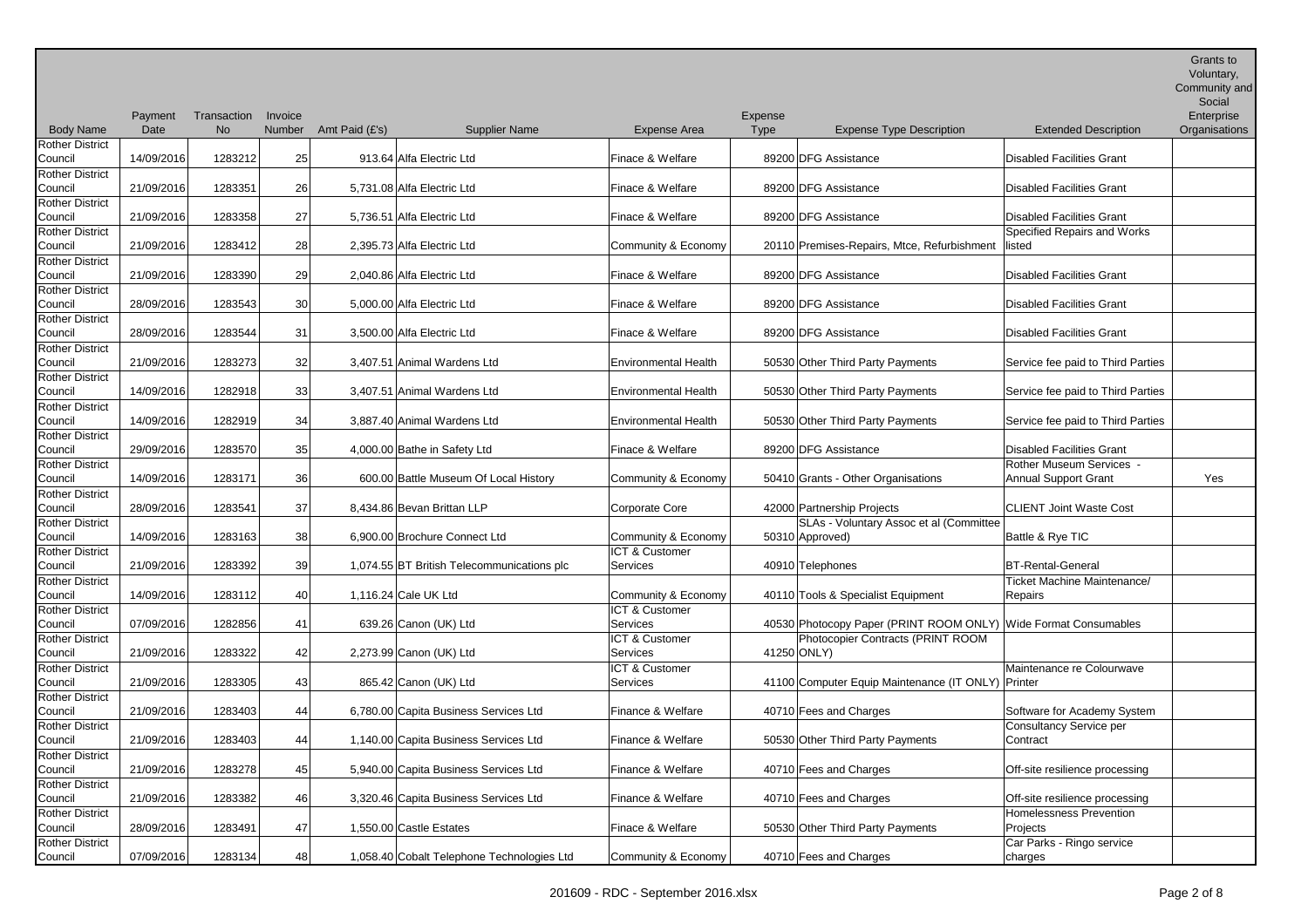Community and Social

|                               |                                  | Enterprise   |
|-------------------------------|----------------------------------|--------------|
| xpense Type Description       | <b>Extended Description</b>      | Organisation |
|                               | Cesspool Emptying Pett Level     |              |
| -Sewerage                     | Toilet                           |              |
|                               |                                  |              |
| Charges                       | Sewage/Cesspool Emptying         |              |
|                               |                                  |              |
| Charges                       | Sewage/Cesspool Emptying         |              |
|                               |                                  |              |
| Charges                       | Sewage/Cesspool Emptying         |              |
|                               | Specified Repairs and Works      |              |
| -Repairs, Mtce, Refurbishment | listed                           |              |
|                               | election only - print -non print |              |
| Non Print Room)               | room (ECU)GROSS                  |              |
|                               | Parks-Grounds Maintenance        |              |
| -Routine Grounds Mtce         | Contracts                        |              |
|                               | Legionella Sampling and          |              |
| Charges                       | Monitoring                       |              |
|                               |                                  |              |
| istance                       | <b>Disabled Facilities Grant</b> |              |
|                               |                                  |              |
| istance                       | <b>Disabled Facilities Grant</b> |              |
|                               |                                  |              |
| istance                       | <b>Disabled Facilities Grant</b> |              |
|                               |                                  |              |
|                               |                                  |              |

|                        | Payment    | Transaction | Invoice |                |                                                                   |                     | Expense     |                                             |                                  | Enterprise    |
|------------------------|------------|-------------|---------|----------------|-------------------------------------------------------------------|---------------------|-------------|---------------------------------------------|----------------------------------|---------------|
| <b>Body Name</b>       | Date       | <b>No</b>   | Number  | Amt Paid (£'s) | <b>Supplier Name</b>                                              | Expense Area        | <b>Type</b> | <b>Expense Type Description</b>             | <b>Extended Description</b>      | Organisations |
| <b>Rother District</b> |            |             |         |                |                                                                   |                     |             |                                             | Cesspool Emptying Pett Level     |               |
| Council                | 14/09/2016 | 1283061     | 49      |                | 792.00 CountyClean Environmental Services Ltd Community & Economy |                     |             | 20510 Premises-Sewerage                     | Toilet                           |               |
| <b>Rother District</b> |            |             |         |                |                                                                   |                     |             |                                             |                                  |               |
| Council                | 14/09/2016 | 1283135     | 50      |                | 474.00 CountyClean Environmental Services Ltd Community & Economy |                     |             | 40710 Fees and Charges                      | Sewage/Cesspool Emptying         |               |
| <b>Rother District</b> |            |             |         |                |                                                                   |                     |             |                                             |                                  |               |
| Council                | 14/09/2016 | 1283135     | 50      |                | 948.00 CountyClean Environmental Services Ltd Community & Economy |                     |             | 40710 Fees and Charges                      | Sewage/Cesspool Emptying         |               |
| <b>Rother District</b> |            |             |         |                |                                                                   |                     |             |                                             |                                  |               |
| Council                | 14/09/2016 | 1283135     | 50      |                | 474.00 CountyClean Environmental Services Ltd Community & Economy |                     |             | 40710 Fees and Charges                      | Sewage/Cesspool Emptying         |               |
| <b>Rother District</b> |            |             |         |                |                                                                   |                     |             |                                             | Specified Repairs and Works      |               |
| Council                | 21/09/2016 | 1283284     | 51      |                | 1,274.28 D M Building Services                                    | Community & Economy |             | 20110 Premises-Repairs, Mtce, Refurbishment | listed                           |               |
| <b>Rother District</b> |            |             |         |                |                                                                   | Corporate & Human   |             |                                             | election only - print -non print |               |
| Council                | 21/09/2016 | 1283328     | 52      |                | 1,048.03 Electoral Reform Services Ltd                            | Resources           |             | 40410 Printing (Non Print Room)             | room (ECU)GROSS                  |               |
| <b>Rother District</b> |            |             |         |                | English Landscapes Maintenance Ltd T/A                            |                     |             |                                             | Parks-Grounds Maintenance        |               |
| Council                | 21/09/2016 | 1283405     | 53      |                | 86,243.29 The Landscape Group                                     | Community & Economy |             | 20910 Premises-Routine Grounds Mtce         | Contracts                        |               |
| <b>Rother District</b> |            |             |         |                |                                                                   | Corporate & Human   |             |                                             | Legionella Sampling and          |               |
| Council                | 21/09/2016 | 1283255     | 54      |                | 1,128.00 Evolution Water Services Ltd                             | <b>Resources</b>    |             | 40710 Fees and Charges                      | Monitoring                       |               |
| <b>Rother District</b> |            |             |         |                |                                                                   |                     |             |                                             |                                  |               |
| Council                | 07/09/2016 | 1283143     | 55      |                | 646.86 Family Mosaic Housing                                      | Finace & Welfare    |             | 89200 DFG Assistance                        | <b>Disabled Facilities Grant</b> |               |
| <b>Rother District</b> |            |             |         |                |                                                                   |                     |             |                                             |                                  |               |
| Council                | 29/09/2016 | 1283574     | 56      |                | 749.70 Family Mosaic Housing                                      | Finace & Welfare    |             | 89200 DFG Assistance                        | <b>Disabled Facilities Grant</b> |               |
| <b>Rother District</b> |            |             |         |                |                                                                   |                     |             |                                             |                                  |               |
| Council                | 29/09/2016 | 1283575     | 57      |                | 619.50 Family Mosaic Housing                                      | Finace & Welfare    |             | 89200 DFG Assistance                        | <b>Disabled Facilities Grant</b> |               |
| <b>Rother District</b> |            |             |         |                |                                                                   |                     |             |                                             |                                  |               |
| Council                | 21/09/2016 | 1283348     | 58      |                | 595.50 Family Mosaic Housing                                      | Finace & Welfare    |             | 89200 DFG Assistance                        | <b>Disabled Facilities Grant</b> |               |
| <b>Rother District</b> |            |             |         |                |                                                                   |                     |             |                                             |                                  |               |
| Council                | 21/09/2016 | 1283353     | 59      |                | 834.67 Family Mosaic Housing                                      | Finace & Welfare    |             | 89200 DFG Assistance                        | <b>Disabled Facilities Grant</b> |               |
| <b>Rother District</b> |            |             |         |                |                                                                   |                     |             |                                             |                                  |               |
| Council                | 14/09/2016 | 1283213     | 60      |                | 1,508.34 Family Mosaic Housing                                    | Finace & Welfare    |             | 89200 DFG Assistance                        | <b>Disabled Facilities Grant</b> |               |
| <b>Rother District</b> |            |             |         |                |                                                                   |                     |             |                                             |                                  |               |
| Council                | 14/09/2016 | 1283219     | 61      |                | 747.04 Family Mosaic Housing                                      | Finace & Welfare    |             | 89200 DFG Assistance                        | Disabled Facilities Grant        |               |
| <b>Rother District</b> |            |             |         |                |                                                                   |                     |             |                                             |                                  |               |
| Council                | 21/09/2016 | 1283350     | 62      |                | 862.66 Family Mosaic Housing                                      | Finace & Welfare    |             | 89200 DFG Assistance                        | <b>Disabled Facilities Grant</b> |               |
| <b>Rother District</b> |            |             |         |                |                                                                   |                     |             |                                             |                                  |               |
| Council                | 21/09/2016 | 1283359     | 63      |                | 863.47 Family Mosaic Housing                                      | Finace & Welfare    |             | 89200 DFG Assistance                        | <b>Disabled Facilities Grant</b> |               |
| <b>Rother District</b> |            |             |         |                |                                                                   |                     |             |                                             |                                  |               |
| Council                | 21/09/2016 | 1283391     | 64      |                | 759.13 Family Mosaic Housing                                      | Finace & Welfare    |             | 89200 DFG Assistance                        | <b>Disabled Facilities Grant</b> |               |
| <b>Rother District</b> |            |             |         |                |                                                                   |                     |             |                                             |                                  |               |
| Council                | 28/09/2016 | 1283528     | 65      |                | 713.22 Family Mosaic Housing                                      | Finace & Welfare    |             | 89200 DFG Assistance                        | Disabled Facilities Grant        |               |
| <b>Rother District</b> |            |             |         |                |                                                                   |                     |             |                                             |                                  |               |
| Council                | 28/09/2016 | 1283530     | 66      |                | 1,374.60 Family Mosaic Housing                                    | Finace & Welfare    |             | 89200 DFG Assistance                        | Disabled Facilities Grant        |               |
| <b>Rother District</b> |            |             |         |                |                                                                   | ICT & Customer      |             |                                             |                                  |               |
| Council                | 07/09/2016 | 1283110     | 67      |                | 654.36 Flame Ltd                                                  | Services            |             | 50510 Private Contractors                   | Maintenance Contracts-Printing   |               |
| <b>Rother District</b> |            |             |         |                |                                                                   |                     |             |                                             |                                  |               |
| Council                | 14/09/2016 | 1283165     | 68      |                | 1,080.00 Foxhills Tree Services Ltd                               | Community & Economy |             | 20110 Premises-Repairs, Mtce, Refurbishment | Parks-Tree Works                 |               |
| <b>Rother District</b> |            |             |         |                |                                                                   |                     |             |                                             |                                  |               |
| Council                | 28/09/2016 | 1283553     | 69      |                | 1,137.60 G4S Cash Solutions (UK) Ltd                              | Community & Economy |             | 40710 Fees and Charges                      | Cash Security Fees-Car Parks     |               |
| <b>Rother District</b> |            |             |         |                |                                                                   |                     |             |                                             |                                  |               |
| Council                | 14/09/2016 | 1283240     | 70      |                | 3,150.00 Globetask Ltd                                            | Finance & Welfare   |             | 40710 Fees and Charges                      | Consultants Fees                 |               |
| Rother District        |            |             |         |                |                                                                   |                     |             |                                             |                                  |               |
| Council                | 28/09/2016 | 1283527     | 71      |                | 4,754.85 GMS Adaptations                                          | Finace & Welfare    |             | 89200 DFG Assistance                        | Disabled Facilities Grant        |               |
|                        |            |             |         |                |                                                                   |                     |             |                                             |                                  |               |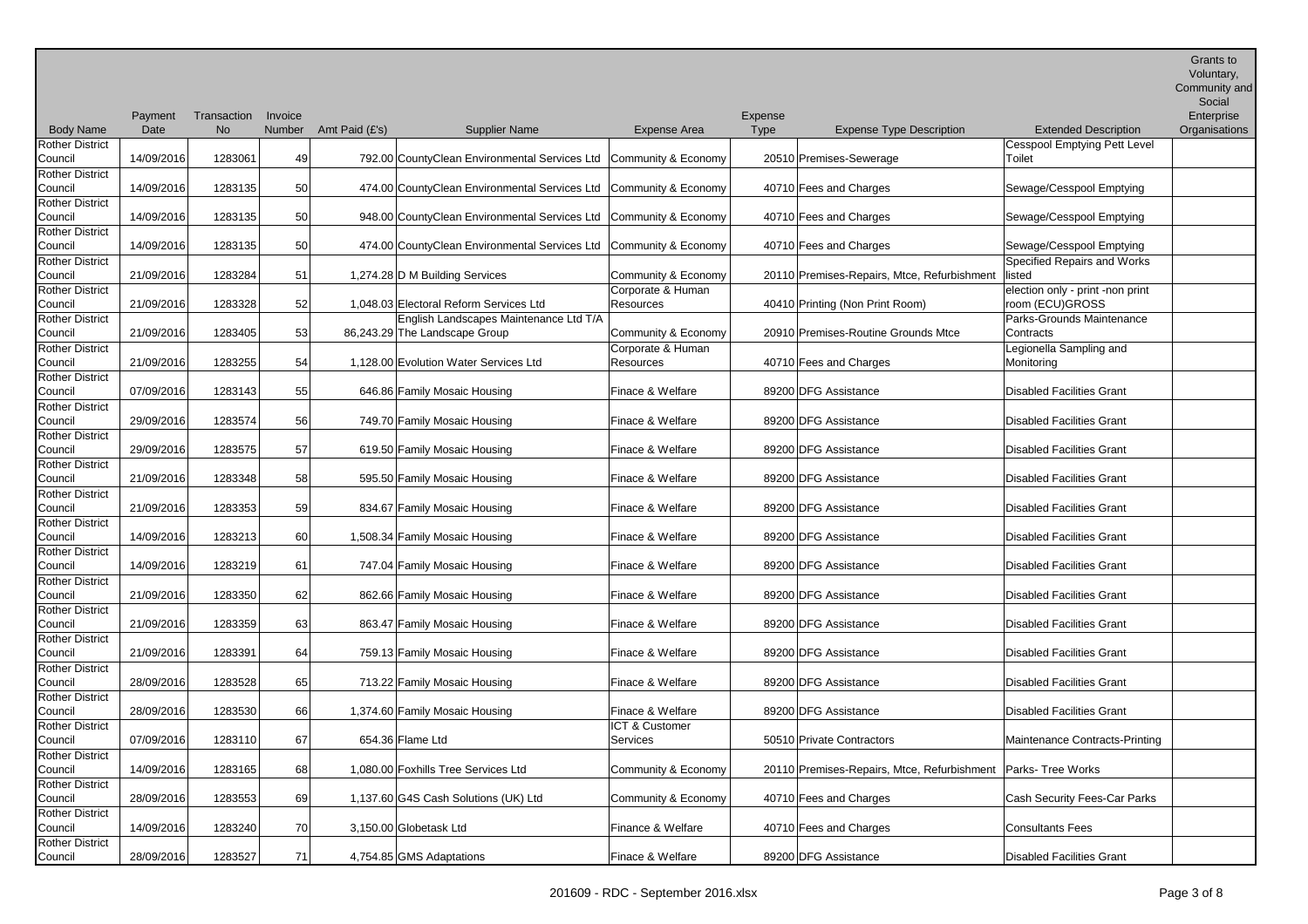| Area    | Expense<br><b>Type</b> | <b>Expense Type Description</b>             | <b>Extended Description</b>              | v viuritai y,<br>Community and<br>Social<br>Enterprise<br>Organisations |
|---------|------------------------|---------------------------------------------|------------------------------------------|-------------------------------------------------------------------------|
| lfare   |                        | 95270 Contract Hire Cars                    | <b>Contract Hire Car Lease Costs</b>     |                                                                         |
| lfare   |                        | 95270 Contract Hire Cars                    | <b>Contract Hire Commercial Costs</b>    |                                                                         |
| Economy |                        | 86030 Architects & Consultant Fees          | Capital-Architect and Conslt<br>Fees     |                                                                         |
| inning  |                        | 40470 Publicity                             | Planadv - Rye + Battle Observer          |                                                                         |
| ınning  |                        | 40470 Publicity                             | Planadv - Rye + Battle Observer          |                                                                         |
| ınning  |                        | 40470 Publicity                             | Planadv - Rye + Battle Observer          |                                                                         |
| ınning  |                        | 40470 Publicity                             | Planadv - Rye + Battle Observer          |                                                                         |
| inning  |                        | 40470 Publicity                             | Planadv - Rye + Battle Observer          |                                                                         |
| Economy |                        | 20810 Premises-Cleaning Contractor          | <b>Office Cleaning</b>                   |                                                                         |
| е       |                        | 50510 Private Contractors                   | <b>VARIABLE CORE Joint Waste</b><br>Cost |                                                                         |
| are     |                        | 40710 Fees and Charges                      | Bed and Breakfast Accom -<br>misc.       |                                                                         |
| er      |                        | 50510 Private Contractors                   | Work by Outside Contractors              |                                                                         |
| Economy |                        | 20110 Premises-Repairs, Mtce, Refurbishment | Purchase of Materials - Build<br>Maint   |                                                                         |
| lfare   |                        | 40710 Fees and Charges                      | <b>Bank Charges</b>                      |                                                                         |
| lfare   |                        | 40710 Fees and Charges                      | <b>Bank Charges</b>                      |                                                                         |
| lfare   |                        | 40710 Fees and Charges                      | <b>Bank Charges</b>                      |                                                                         |
|         |                        | <b>Specialist Stationery (NON PRINT</b>     |                                          |                                                                         |

| <b>Body Name</b>                  | Date       | No      |    | Number Amt Paid (£'s) | <b>Supplier Name</b>                                                 | <b>Expense Area</b>            | Type            | <b>Expense Type Description</b>                     | <b>Extended Description</b>           | Organisations |
|-----------------------------------|------------|---------|----|-----------------------|----------------------------------------------------------------------|--------------------------------|-----------------|-----------------------------------------------------|---------------------------------------|---------------|
| <b>Rother District</b>            |            |         |    |                       |                                                                      |                                |                 |                                                     |                                       |               |
| Council                           | 21/09/2016 | 1283162 | 72 |                       | 3,980.47 Hitachi Capital Vehicle Solutions Ltd                       | Finance & Welfare              |                 | 95270 Contract Hire Cars                            | <b>Contract Hire Car Lease Costs</b>  |               |
| <b>Rother District</b>            |            |         |    |                       |                                                                      |                                |                 |                                                     |                                       |               |
| Council                           | 21/09/2016 | 1283162 | 72 |                       | 1,339.51 Hitachi Capital Vehicle Solutions Ltd                       | Finance & Welfare              |                 | 95270 Contract Hire Cars                            | <b>Contract Hire Commercial Costs</b> |               |
| <b>Rother District</b>            |            |         |    |                       |                                                                      |                                |                 |                                                     | Capital-Architect and Conslt          |               |
| Council                           | 21/09/2016 | 1283366 | 73 |                       | 1,137,167.46 J T Mackley and Co. Ltd                                 | Community & Economy            |                 | 86030 Architects & Consultant Fees                  | Fees                                  |               |
| <b>Rother District</b>            |            |         |    |                       |                                                                      |                                |                 |                                                     |                                       |               |
| Council                           | 07/09/2016 | 1283046 | 74 |                       | 708.00 Johnston Publishing Ltd                                       | Strategy & Planning            | 40470 Publicity |                                                     | Planadv - Rye + Battle Observer       |               |
| <b>Rother District</b>            |            |         |    |                       |                                                                      |                                |                 |                                                     |                                       |               |
| Council                           | 28/09/2016 | 1283434 | 75 |                       | 743.40 Johnston Publishing Ltd                                       | Strategy & Planning            | 40470 Publicity |                                                     | Planadv - Rye + Battle Observer       |               |
| <b>Rother District</b>            |            |         |    |                       |                                                                      |                                |                 |                                                     |                                       |               |
| Council                           | 28/09/2016 | 1283456 | 76 |                       | 637.20 Johnston Publishing Ltd                                       | Strategy & Planning            | 40470 Publicity |                                                     | Planadv - Rye + Battle Observer       |               |
| <b>Rother District</b>            |            |         |    |                       |                                                                      |                                |                 |                                                     |                                       |               |
| Council                           | 28/09/2016 | 1283458 | 77 |                       | 566.40 Johnston Publishing Ltd                                       | Strategy & Planning            | 40470 Publicity |                                                     | Planadv - Rye + Battle Observer       |               |
| <b>Rother District</b>            |            |         |    |                       |                                                                      |                                |                 |                                                     |                                       |               |
| Council                           | 28/09/2016 | 1283459 | 78 |                       | 531.00 Johnston Publishing Ltd                                       | Strategy & Planning            | 40470 Publicity |                                                     | Planadv - Rye + Battle Observer       |               |
| <b>Rother District</b>            |            |         |    |                       |                                                                      |                                |                 |                                                     |                                       |               |
| Council                           | 07/09/2016 | 1283062 | 79 |                       | 5,359.20 JS Wadeson Cleaning Services Ltd                            | Community & Economy            |                 | 20810 Premises-Cleaning Contractor                  | <b>Office Cleaning</b>                |               |
| <b>Rother District</b>            |            |         |    |                       |                                                                      |                                |                 |                                                     | <b>VARIABLE CORE Joint Waste</b>      |               |
| Council                           | 21/09/2016 | 1283293 | 80 |                       | 65,904.66 Kier Services - Environmental                              | <b>Corporate Core</b>          |                 | 50510 Private Contractors                           | Cost                                  |               |
| <b>Rother District</b>            |            |         |    |                       |                                                                      |                                |                 |                                                     | Bed and Breakfast Accom -             |               |
| Council                           | 21/09/2016 | 1283297 | 81 |                       | 6,510.00 LESSHOMELESS LTD                                            | Finace & Welfare               |                 | 40710 Fees and Charges                              | misc.                                 |               |
| <b>Rother District</b>            |            |         |    |                       |                                                                      | ICT & Customer                 |                 |                                                     |                                       |               |
| Council                           | 07/09/2016 | 1283108 | 82 |                       | 558.00 Let's Do Business Group                                       | <b>Services</b>                |                 | 50510 Private Contractors                           | Work by Outside Contractors           |               |
| <b>Rother District</b>            |            |         |    |                       |                                                                      |                                |                 |                                                     | Purchase of Materials - Build         |               |
| Council                           | 21/09/2016 | 1283254 | 83 |                       | 686.83 Littlewood Fencing Ltd                                        | Community & Economy            |                 | 20110 Premises-Repairs, Mtce, Refurbishment         | Maint                                 |               |
| <b>Rother District</b>            |            |         |    |                       |                                                                      |                                |                 |                                                     |                                       |               |
| Council                           | 29/09/2016 | 1283554 | 84 |                       | 1,089.51 Lloyds Bank                                                 | Finance & Welfare              |                 | 40710 Fees and Charges                              | Bank Charges                          |               |
| <b>Rother District</b>            |            |         |    |                       |                                                                      |                                |                 |                                                     |                                       |               |
| Council                           | 29/09/2016 | 1283589 | 85 |                       | 710.65 Lloyds Bank                                                   | Finance & Welfare              |                 | 40710 Fees and Charges                              | Bank Charges                          |               |
| <b>Rother District</b>            |            |         |    |                       |                                                                      |                                |                 |                                                     |                                       |               |
| Council                           | 29/09/2016 | 1283592 | 86 |                       | 849.57 Lloyds Bank                                                   | Finance & Welfare              |                 | 40710 Fees and Charges                              | <b>Bank Charges</b>                   |               |
| <b>Rother District</b>            |            |         |    |                       |                                                                      |                                |                 | Specialist Stationery (NON PRINT                    |                                       |               |
| Council                           | 21/09/2016 | 1283275 | 87 |                       | 3,027.60 Motavation Publishing and Graphics Ltd                      | Finance & Welfare              | 40510 ROOM)     |                                                     | Envelopes                             |               |
| <b>Rother District</b>            |            |         |    |                       |                                                                      |                                |                 |                                                     | <b>Homelessness Prevention</b>        |               |
| Council                           | 07/09/2016 | 1283155 | 88 |                       | 550.00 Mrs Z Groves-Pyrke                                            | Finace & Welfare               |                 | 50530 Other Third Party Payments                    | Projects                              |               |
| <b>Rother District</b>            |            |         |    |                       |                                                                      |                                |                 |                                                     | Purchase of Materials - Build         |               |
| Council                           | 07/09/2016 | 1283059 | 89 |                       | 684.96 Nicholls and Clarke Building Products Ltd Community & Economy |                                |                 | 20110 Premises-Repairs, Mtce, Refurbishment   Maint |                                       |               |
| <b>Rother District</b>            |            |         |    |                       |                                                                      |                                |                 |                                                     | Homelessness Prevention               |               |
| Council                           | 28/09/2016 | 1283547 | 90 |                       | 1,550.00 Oakfield Property Management Ltd                            | Finace & Welfare               |                 | 50530 Other Third Party Payments                    | Projects                              |               |
| <b>Rother District</b>            |            |         |    |                       |                                                                      |                                |                 |                                                     | Ocella - Report                       |               |
| Council                           | 28/09/2016 | 1283425 | 91 |                       | 1,080.00 Ocella Ltd                                                  | Strategy & Planning            |                 | 40710 Fees and Charges                              | Dev/Implement/Train                   |               |
|                                   |            |         |    |                       |                                                                      |                                |                 |                                                     | Ocella - Report                       |               |
| <b>Rother District</b>            | 28/09/2016 | 1283464 |    |                       | 3,000.00 Ocella Ltd                                                  | Strategy & Planning            |                 | 40710 Fees and Charges                              | Dev/Implement/Train                   |               |
| Council<br><b>Rother District</b> |            |         | 92 |                       |                                                                      |                                |                 |                                                     | Homelessness Prevention               |               |
| Council                           | 28/09/2016 | 1283545 |    |                       | 2,027.00 Phillips and Stubbs                                         | Finace & Welfare               |                 | 50530 Other Third Party Payments                    |                                       |               |
|                                   |            |         | 93 |                       |                                                                      |                                |                 |                                                     | Projects                              |               |
| <b>Rother District</b>            |            |         |    |                       |                                                                      | Corporate & Human<br>Resources |                 |                                                     |                                       |               |
| Council                           | 29/09/2016 | 1283555 | 94 |                       | 1,031.16 Pitney Bowes Finance Limited                                |                                |                 | 40710 Fees and Charges                              | franking machine costs                |               |
| <b>Rother District</b>            |            |         |    |                       |                                                                      | Corporate & Human              |                 |                                                     |                                       |               |
| Council                           | 21/09/2016 | 1283313 | 95 |                       | 4,040.00 Pitney Bowes Purchase Power                                 | Resources                      |                 | 99010 Stock Accounts                                | Town Hall Franking Machine            |               |

Payment Transaction Invoice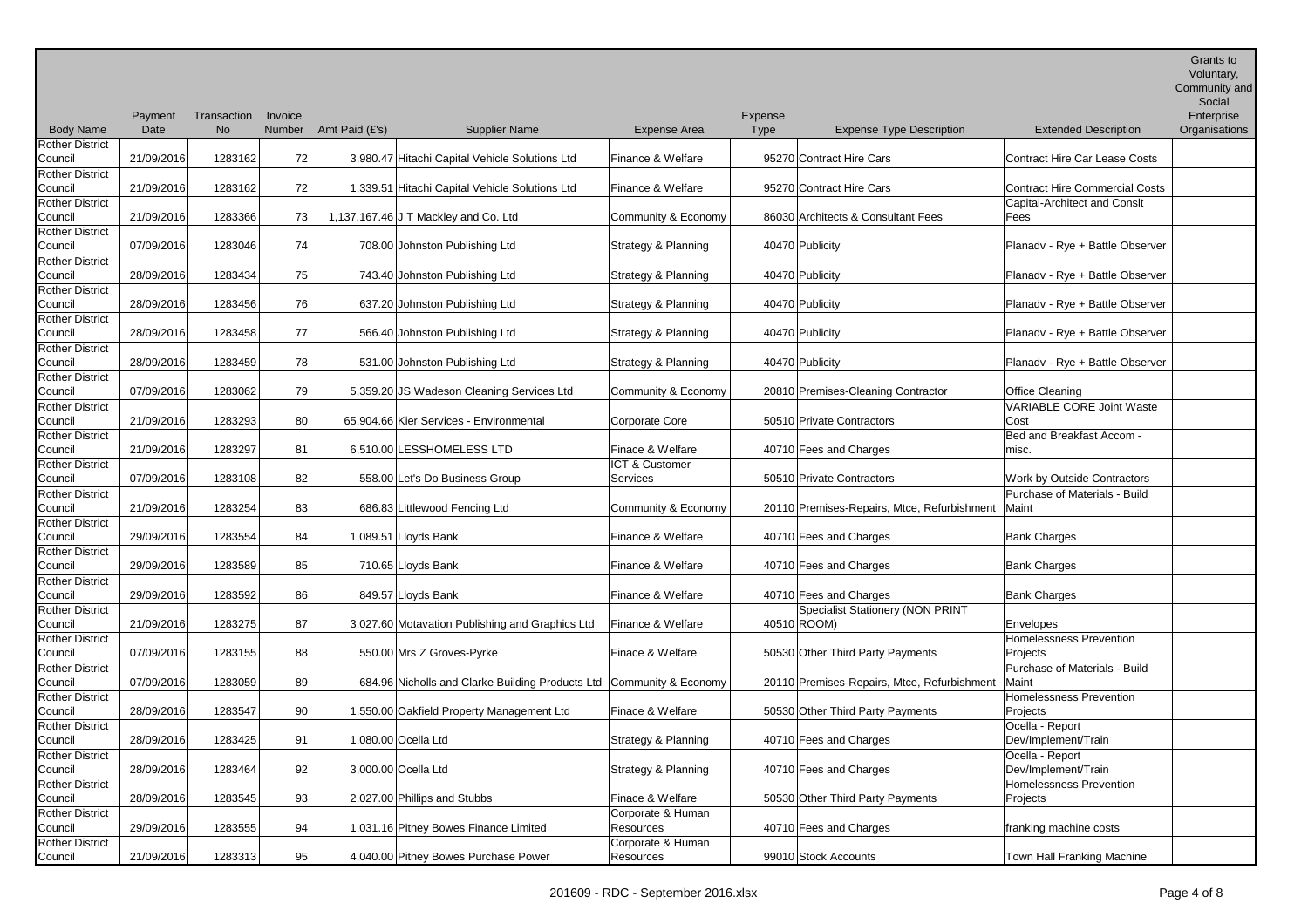Body Name Payment Date Transaction Invoice No Number Amt Paid (£'s) Supplier Name Expense Area Expense Type Expense Type Description Extended Description Community and Social Enterprise **Organisations** Rother District Council 21/09/2016 1283349 96 3,950.00 Prestige Stairlifts Ltd Finace & Welfare 89200 DFG Assistance Disabled Facilities Grant Rother District Council 28/09/2016 1283548 97 1,450.00 Prestige Stairlifts Ltd Finace & Welfare 89200 DFG Assistance Disabled Facilities Grant Rother District Council 07/09/2016 1283065 98 14,008.66 Print Image Facilities LLP Corporate & Human Resources and the 40810 Postages election postage costs (ecu) Rother District Council 07/09/2016 1283052 99 1,002.34 QA Limited ICT & Customer Services 10910 Training 10910 Training IT Training/Conference Fees Rother District Council 28/09/2016 1283404 100 2,083.64 QA Limited ICT & Customer Services 10910 Training 10910 Training IT Training/Conference Fees Rother District Council | 28/09/2016 | 1283379 | 101 | 59,384.50 | Board Romney Marshes Area Internal Drainage Finance & Welfare **60010** Internal Drainage Board Rates Romney Marsh Area Internal Drainage Rother District Council 21/09/2016 1283399 102 21,250.00 Rother District Citizens Advice Bureau Finance & Welfare 50310 Approved) SLAs - Voluntary Assoc et al (Committee Bexhill and Rother CAB The Yes Rother District Council 07/09/2016 1283119 103 2,730.00 Rother Voluntary Action Community & Economy 50410 Grants - Other Organisations Sports Development -SPORT **ENGLAND Project Washington** Yes Rother District Council | 14/09/2016 1283169 104 600.00 Rye Art Gallery Trust Community & Economy 50410 Grants - Other Organisations Rother Museum Services - Annual Support Grant The Mess Rother District Council | 14/09/2016 1283170 105 600.00 Rye Museum Association Community & Economy 50410 Grants - Other Organisations Rother Museum Services - Annual Support Grant The Mes Rother District Council 28/09/2016 1283430 106 9,000.00 Rye Town Council Community & Economy 50410 Grants - Other Organisations Rye Marketing Campaign Yes Rother District Council 07/09/2016 1283133 107 681.50 South East Water Ltd Community & Economy 20410 Premises-Water Water Water Charges Rother District Council | 07/09/2016 | 1283133 | 107 | 170.38 South East Water Ltd | Community & Economy | 20410 Premises-Water | Water Charges Rother District Council 29/09/2016 1283569 108 4,998.00 Southern Mobility Centres Ltd Finace & Welfare 89200 DFG Assistance Disabled Facilities Grant Rother District Council 28/09/2016 1283529 109 4,529.00 Southern Mobility Centres Ltd Finace & Welfare 89200 DFG Assistance Disabled Facilities Grant Rother District Council | 07/09/2016 1283128 110 594.00 Southern Water Community & Economy 20510 Premises-Sewerage Sewerage Sewage Charges Rother District Council | 07/09/2016 | 1283129 | 111 | 243.53 Southern Water | Community & Economy | 20410 Premises-Water | Water Charges Rother District Council | 07/09/2016 | 1283129 111 417.58 Southern Water Community & Economy 20510 Premises-Sewerage Sewerage Sewage Charges Rother District Council | 07/09/2016 | 1283130 | 112 | 195.34 Southern Water Community & Economy | 20410 Premises-Water | Water Charges Rother District Council | 07/09/2016 | 1283130 | 112 335.44 Southern Water Community & Economy 20510 Premises-Sewerage Sewerage Sewage Charges Rother District Council 21/09/2016 1283342 113 398.52 Southern Water Community & Economy 20410 Premises-Water Water Water Charges Rother District Council 21/09/2016 1283342 113 669.84 Southern Water Community & Economy 20510 Premises-Sewerage Sewerage Sewage Charges Rother District Council 21/09/2016 1283343 114 414.50 Southern Water Community & Economy 20410 Premises-Water Water Water Charges Rother District Council 21/09/2016 1283343 114 709.90 Southern Water Community & Economy 20510 Premises-Sewerage Sewerage Sewage Charges Rother District Council 28/09/2016 1283492 115 1,567.85 Specialist Care UK Group Ltd Finace & Welfare 40710 Fees and Charges Bed and Breakfast Accom misc.

Grants to Voluntary,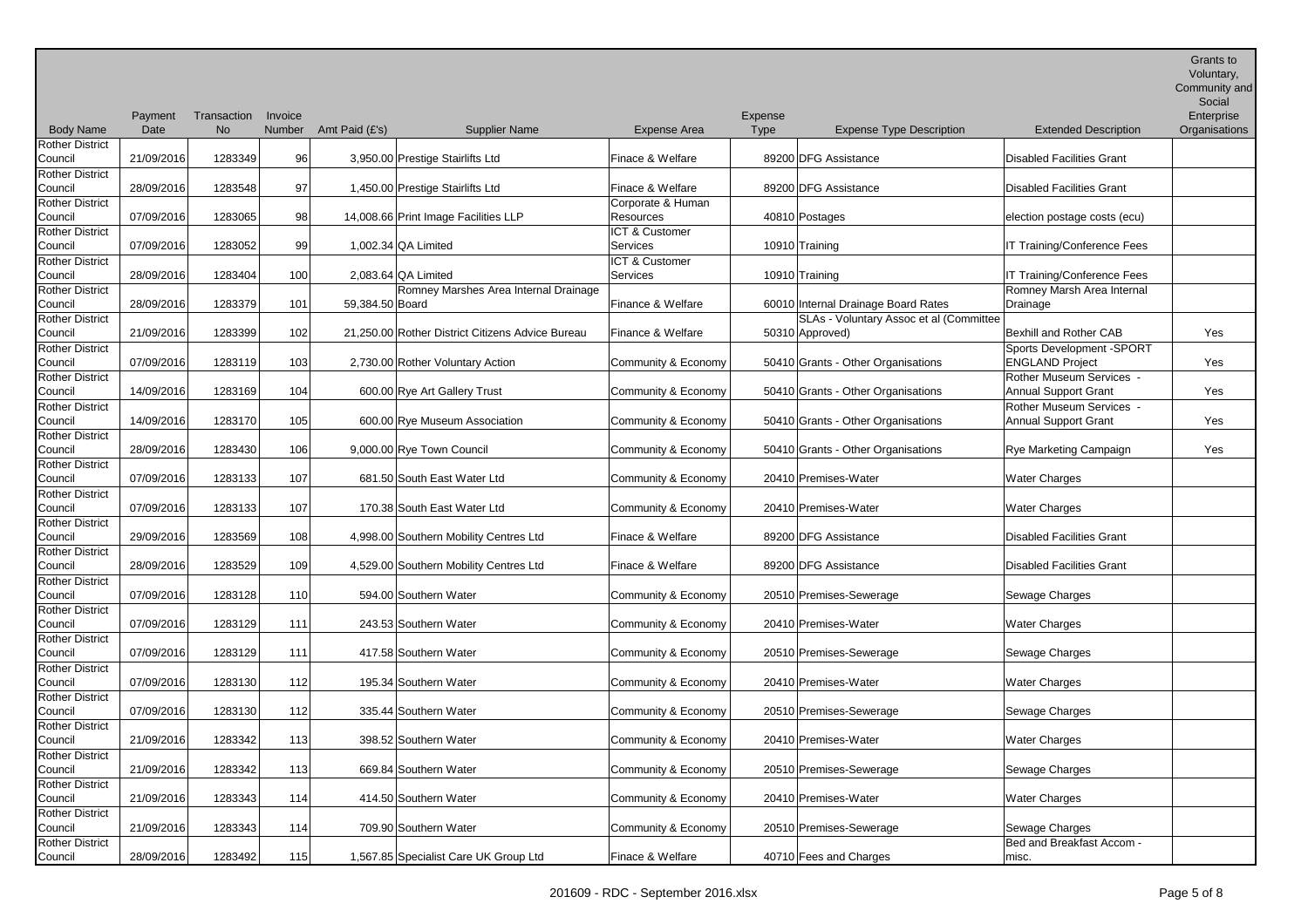Community and

|                                   |            |             |         |                |                                                          |                      |                |                                                                |                                   | Social        |
|-----------------------------------|------------|-------------|---------|----------------|----------------------------------------------------------|----------------------|----------------|----------------------------------------------------------------|-----------------------------------|---------------|
|                                   | Payment    | Transaction | Invoice |                |                                                          |                      | <b>Expense</b> |                                                                |                                   | Enterprise    |
| <b>Body Name</b>                  | Date       | No          | Number  | Amt Paid (£'s) | <b>Supplier Name</b>                                     | Expense Area         | <b>Type</b>    | <b>Expense Type Description</b>                                | <b>Extended Description</b>       | Organisations |
| <b>Rother District</b>            |            |             |         |                |                                                          |                      |                |                                                                | Bed and Breakfast Accom -         |               |
| Council                           | 14/09/2016 | 1283243     | 116     |                | 1,150.00 Specialist Care UK Group Ltd                    | Finace & Welfare     |                | 40710 Fees and Charges                                         | misc.                             |               |
| <b>Rother District</b>            |            |             |         |                |                                                          |                      |                |                                                                | Bed and Breakfast Accom -         |               |
| Council                           | 28/09/2016 | 1283504     | 117     |                | 514.28 Specialist Care UK Group Ltd                      | Finace & Welfare     |                | 40710 Fees and Charges                                         | misc.                             |               |
| <b>Rother District</b>            |            |             |         |                |                                                          |                      |                |                                                                | Public Conveniences Cleaning      |               |
| Council                           | 14/09/2016 | 1283217     | 118     |                | 1,748.90 Specialist Hygiene Services Ltd                 | Community & Economy  |                | 20810 Premises-Cleaning Contractor                             | Servic                            |               |
| <b>Rother District</b>            |            |             |         |                |                                                          |                      |                |                                                                | Public Conveniences Cleaning      |               |
| Council                           | 21/09/2016 | 1283360     | 119     |                | 21,009.67 Specialist Hygiene Services Ltd                | Community & Economy  |                | 20810 Premises-Cleaning Contractor                             | Servic                            |               |
| <b>Rother District</b>            |            |             |         |                |                                                          |                      |                |                                                                | Public Conveniences Cleaning      |               |
| Council                           | 21/09/2016 | 1283361     | 120     |                | 19,234.57 Specialist Hygiene Services Ltd                | Community & Economy  |                | 20810 Premises-Cleaning Contractor                             | Servic                            |               |
| <b>Rother District</b>            |            |             |         |                |                                                          |                      |                |                                                                | Public Conveniences Cleaning      |               |
| Council                           | 21/09/2016 | 1283362     | 121     |                | 19,234.57 Specialist Hygiene Services Ltd                | Community & Economy  |                | 20810 Premises-Cleaning Contractor                             | Servic                            |               |
| <b>Rother District</b>            | 21/09/2016 |             |         |                |                                                          |                      |                |                                                                | Public Conveniences Cleaning      |               |
| Council                           |            | 1283363     | 122     |                | 19,234.57 Specialist Hygiene Services Ltd                | Community & Economy  |                | 20810 Premises-Cleaning Contractor                             | Servic                            |               |
| <b>Rother District</b>            | 21/09/2016 |             |         |                |                                                          |                      |                |                                                                | Public Conveniences Cleaning      |               |
| Council                           |            | 1283364     | 123     |                | 17,978.72 Specialist Hygiene Services Ltd                | Community & Economy  |                | 20810 Premises-Cleaning Contractor                             | Servic                            |               |
| <b>Rother District</b><br>Council | 21/09/2016 | 11002807    | 124     |                |                                                          | Community & Economy  |                |                                                                | Public Conveniences Cleaning      |               |
|                                   |            |             |         |                | -5,023.39 Specialist Hygiene Services Ltd                |                      |                | 20810 Premises-Cleaning Contractor                             | Servic                            |               |
| <b>Rother District</b><br>Council | 21/09/2016 |             |         |                |                                                          | Community & Economy  |                |                                                                |                                   |               |
| <b>Rother District</b>            |            | 1283285     | 125     |                | 1,614.00 Streetlights<br>TalkTalk Communications Ltd T/A | ICT & Customer       |                | 20110 Premises-Repairs, Mtce, Refurbishment                    | Lighting Repairs                  |               |
| Council                           | 21/09/2016 | 1283346     | 126     |                | 504.00 TalkTalk Business                                 | Services             |                | 40910 Telephones                                               | <b>Broadband Connection</b>       |               |
| <b>Rother District</b>            |            |             |         |                |                                                          |                      |                |                                                                |                                   |               |
| Council                           | 07/09/2016 | 1282798     | 127     | 950.00 (CEM)   | The College of Estate Management                         | Community & Economy  |                |                                                                |                                   |               |
| <b>Rother District</b>            |            |             |         |                | The Fountain Workshop (Maintenance)                      |                      |                | 10910 Training                                                 | Training                          |               |
| Council                           | 14/09/2016 | 1283121     | 128     | 1,285.34 Ltd   |                                                          | Community & Economy  |                | 50510 Private Contractors                                      | Water Feature Maintenance         |               |
| <b>Rother District</b>            |            |             |         |                | The Fountain Workshop (Maintenance)                      |                      |                |                                                                |                                   |               |
| Council                           | 14/09/2016 | 1283122     | 129     | 1,304.62 Ltd   |                                                          | Community & Economy  |                | 50510 Private Contractors                                      | Water Feature Maintenance         |               |
| <b>Rother District</b>            |            |             |         |                |                                                          |                      |                |                                                                | Homelessness Prevention           |               |
| Council                           | 14/09/2016 | 1283210     | 130     |                | 1,230.00 The Property Cafe                               | Finace & Welfare     |                | 50530 Other Third Party Payments                               | Projects                          |               |
| <b>Rother District</b>            |            |             |         |                |                                                          |                      |                |                                                                |                                   |               |
| Council                           | 21/09/2016 | 1283252     | 131     |                | 729.00 Thorcraft Ltd                                     | Community & Economy  |                | 40110 Tools & Specialist Equipment                             | Purchase of Tools                 |               |
| <b>Rother District</b>            |            |             |         |                |                                                          |                      |                |                                                                |                                   |               |
| Council                           | 14/09/2016 | 1283211     | 132     |                | 1,561.00 TLC Stairlifts Ltd                              | Finace & Welfare     |                | 89200 DFG Assistance                                           | Disabled Facilities Grant         |               |
| <b>Rother District</b>            |            |             |         |                |                                                          |                      |                |                                                                |                                   |               |
| Council                           | 07/09/2016 | 1283075     | 133     |                | 1,192.80 UK Power Networks (Operations) Ltd              | Community & Economy  |                | 20110 Premises-Repairs, Mtce, Refurbishment   Lighting Repairs |                                   |               |
| <b>Rother District</b>            |            |             |         |                |                                                          |                      |                |                                                                |                                   |               |
| Council                           | 21/09/2016 | 1283388     | 134     |                | 2,353.06 Virtual Mail Room Ltd                           | Finance & Welfare    |                | 40810 Postages                                                 | Postages - Virtual Mail Room      |               |
| <b>Rother District</b>            |            |             |         |                |                                                          |                      |                |                                                                |                                   |               |
| Council                           | 21/09/2016 | 1283388     | 134     |                | 2,353.07 Virtual Mail Room Ltd                           | Finance & Welfare    |                | 40810 Postages                                                 | Postages - Virtual Mail Room      |               |
| <b>Rother District</b>            |            |             |         |                |                                                          |                      |                |                                                                | Rother Museum Services -          |               |
| Council                           | 14/09/2016 | 1283168     | 135     |                | 600.00 Winchelsea Museum                                 | Community & Economy  |                | 50410 Grants - Other Organisations                             | <b>Annual Support Grant</b>       | Yes           |
| <b>Rother District</b>            |            |             |         |                | <b>WYG Environment Planning Transport</b>                |                      |                |                                                                |                                   |               |
| Council                           | 14/09/2016 | 1283206     | 136     | 19,959.20 Ltd  |                                                          | Corporate Core       |                | 42000 Partnership Projects                                     | <b>CLIENT Joint Waste Cost</b>    |               |
| <b>Rother District</b>            |            |             |         |                | <b>WYG Environment Planning Transport</b>                |                      |                |                                                                |                                   |               |
| Council                           | 14/09/2016 | 1283207     | 137     | 3,014.40 Ltd   |                                                          | Corporate Core       |                | 42000 Partnership Projects                                     | <b>CLIENT Joint Waste Cost</b>    |               |
| <b>Rother District</b>            |            |             |         |                |                                                          |                      |                |                                                                |                                   |               |
| Council                           | 21/09/2016 | 1283267     | 138     |                | 1,012.00 DBS The Disclosure and Barring Service          | Environmental Health |                | 50530 Other Third Party Payments                               | Service fee paid to Third Parties |               |
| <b>Rother District</b>            |            |             |         |                |                                                          |                      |                |                                                                |                                   |               |
| Council                           | 29/09/2016 | 1283560     | 139     |                | 831.00 Her Majestys Court Service                        | Finance & Welfare    |                | 40710 Fees and Charges                                         | Court Costs/Fees                  |               |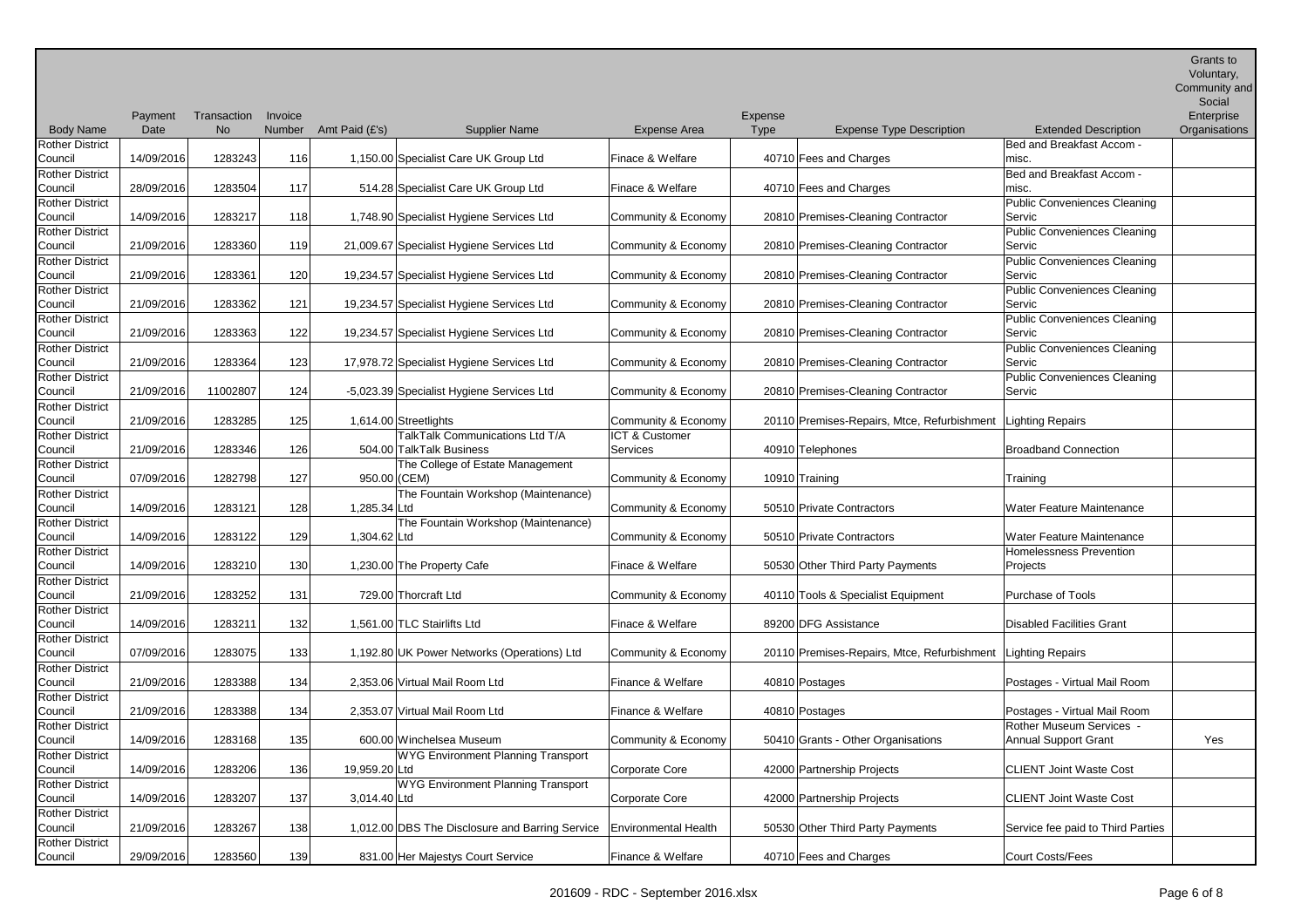Payment Date Transaction Invoice No Number Amt Paid (£'s) Supplier Name Expense Area Expense Type Expense Type Description Extended Description Voluntary, Community and Social Enterprise **Organisations** Council 14/09/2016 1283204 140 1,080.00 Valuation Office Agency Community & Economy 40710 Fees and Charges Valuation Services Council 21/09/2016 1283402 141 727.20 Valuation Office Agency Community & Economy 40710 Fees and Charges Valuation Services Council 14/09/2016 1283183 142 1,153.20 Engineering William G Fuller Co Ltd T/A Fullers Community & Economy 20110 Premises-Repairs, Mtce, Refurbishment Specified Repairs and Works listed Council 14/09/2016 1283173 143 4,751.77 Royal Mail Group Ltd Corporate & Human Resources 140810 Postages Response Service - Royal Mail Chg Council 21/09/2016 1283260 144 1,266.59 Royal Mail Group Ltd Corporate & Human Resources 140810 Postages Response Service - Royal Mail Chg Council 14/09/2016 1283127 145 4,200.00 East Sussex County Council Corporate Core 40710 Fees and Charges Communications - Officer costs Council | 28/09/2016 | 1283442 | 146 | 1,500.00 East Sussex County Council | Community & Economy | 50410 Grants - Other Organisations Sports Development - Active Rother **Yes** Council 28/09/2016 1283312 147 5,475.00 East Sussex County Council Community & Economy 50210 Other L.As Health Overview Scrutiny Com Cont Council 29/09/2016 1283480 148 Laser Energy Buying Group (Kent County 23.59 Council Commercial Services) Community & Economy 20210 Premises-Electricity Electricity Charges Council 29/09/2016 1283480 148 38.08 Council Commercial Services) Laser Energy Buying Group (Kent County Community & Economy 20210 Premises-Electricity Flectricity Electricity Charges Council 29/09/2016 1283480 148 2.409.73 Council Commercial Services) Laser Energy Buying Group (Kent County Community & Economy 20210 Premises-Electricity **Electricity Charges** Council 29/09/2016 1283480 148 282.39 Council Commercial Services) Laser Energy Buying Group (Kent County Community & Economy | 20210 Premises-Electricity | Electricity Charges Council 29/09/2016 1283480 148 Laser Energy Buying Group (Kent County 214.60 Council Commercial Services) Community & Economy 20210 Premises-Electricity Electricity Charges Council 29/09/2016 1283480 148 Laser Energy Buying Group (Kent County 31.63 Council Commercial Services) Community & Economy 20210 Premises-Electricity Electricity Charges Council | 29/09/2016 | 1283480 | 148 Laser Energy Buying Group (Kent County 99.60 Council Commercial Services) Community & Economy 20210 Premises-Electricity Electricity Charges Council 29/09/2016 1283480 148 626.57 Council Commercial Services) Laser Energy Buying Group (Kent County Community & Economy 20210 Premises-Electricity Electricity Electricity Charges Council 29/09/2016 1283480 148 2.837.71 Council Commercial Services) Laser Energy Buying Group (Kent County Community & Economy 20210 Premises-Electricity **Electricity Charges** Council 29/09/2016 1283480 148 Laser Energy Buying Group (Kent County 468.84 Council Commercial Services) Community & Economy | 20210 Premises-Electricity | Electricity Charges

Body Name

Rother District

Rother District

Rother District

Rother District

Rother District

Rother District

Rother District

Rother District

Rother District

Rother District

Rother District

Rother District

Rother District

Rother District

Rother District

Rother District

Rother District

Rother District

Rother District

Council | 29/09/2016 | 1283480 | 148

ICT & Customer

Services 20210 Premises-Electricity Electricity **Electricity Electricity** 

Laser Energy Buying Group (Kent County

211.20 Council Commercial Services)

Grants to